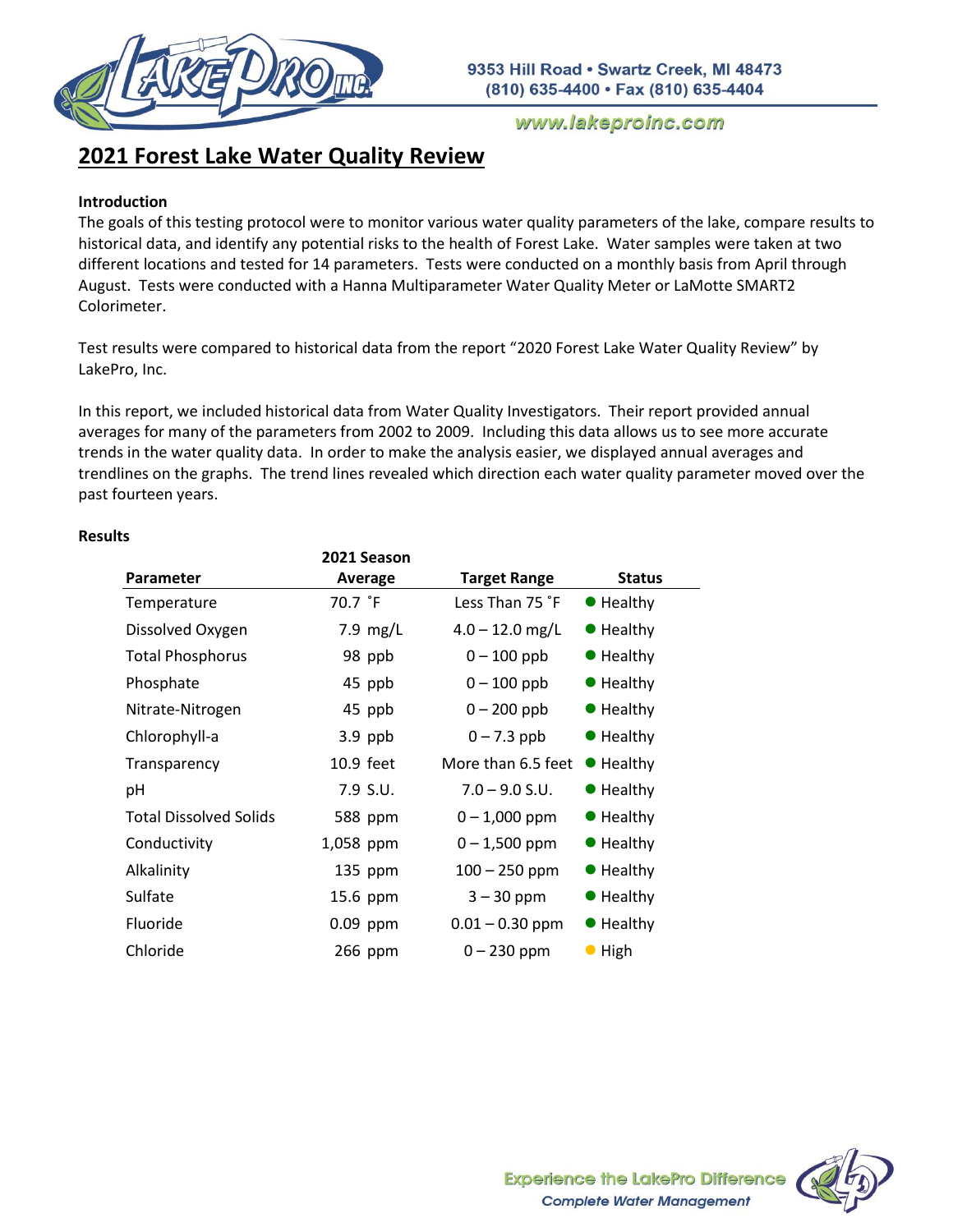

# **Year-End Discussion**

Forest Lake's water quality was very good throughout 2021. The season-average for most parameters were within the target ranges. Total phosphorus was at the top end of the target range and chloride was high, as discussed below.

# *Temperature and Dissolved Oxygen*

The average surface water temperature this year was similar to previous years. Most Michigan lakes had average ice and snow cover over the previous winter This led to typical water temperatures in the spring, but abundant sunshine in May and June brought a quick warm up. July and August brought more rain than usual and the increased cloud cover and rain helped to keep the lake below 80 degrees. Cooler water can hold more oxygen, so the lower temperatures were preferable.

We also measured temperature at different depths to create a profile. This data shows how the temperature changed with depth and whether or not a thermocline was present in the lake. During the spring test, there was not a defined thermocline. By the summer sampling, the water was stratified and water temperatures decreased sharply from 9 to 18 feet. The thermocline was near 15 feet.

There is a limit on how much dissolved oxygen can be in the water, which depends upon water temperature. Despite the warmer temperatures in late summer, Forest Lake had excellent dissolved oxygen concentrations throughout the summer. Dissolved oxygen is vital for a healthy aquatic ecosystem, so this year's concentrations were a positive for lake.

The depth profile protocol was followed and measurements were taken for dissolved oxygen. The data showed how the oxygen concentration changed throughout the water column. A concentration of 3.0 milligrams per liter is a general requirement for fish, so this graph shows there was enough oxygen to support fishes in the water down about 25 feet, which was an improvement from last year.

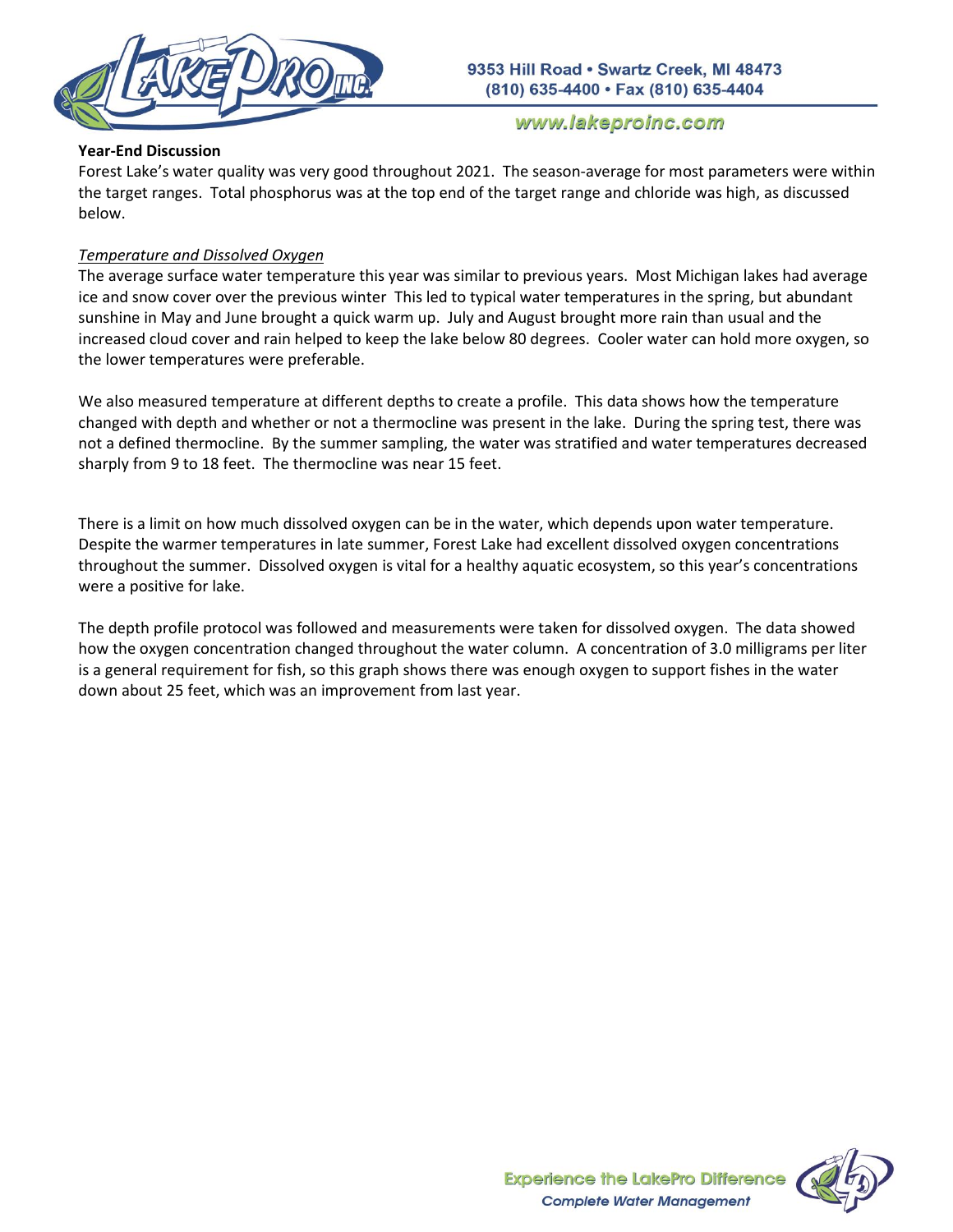

# *Nutrients, Plant Production, and Transparency*

Nutrients in the water are the fuel for plant growth. Nutrient concentrations can be interpretted as the potential for nuisance plant growth. Phosphorus is a main nutrient necessary for aquatic plant growth, so it is important that this nutrient remains low in the lake. The total phosphorus started the summer above the target range, but decreased into the target range by May. The season average was near the upper limit of the target range, showing there was a slight decrease since last year. Phosphate, the active form of phosphorus, was within the target range for all tests this year.

Nitrate is another major nutrient for aquatic plant growth. The nitrate concentrations remained within the target range across all tests. It is important that residents fertilize and use their land responsibly to prevent additional nutrients from entering the lake.

We also measured chlorophyll concentrations because it is a direct indicator of plant production. The target for chlorophyll is below 7.2 parts per billion. In July and August, the concentrations were above the target range. All other tests were within the target range, along with the annual average.

One of the most important effects of plant growth on the lake is the reduction of water clarity. Before algae forms the green mats of "scum" on the surface, it is suspended in the water column. Algae floating in the water can decrease water clarity, even before you see a tint of green. Despite the higher chlorophyll concentrations, the water clarity averaged over 11 feet this year.

In order to better understand the relationship between nutrients, plant production, and clarity, limnologists use Trophic State Indices (TSI) to score each category and examine the relationship between them. In general, lower scores indicate a less productive lake. The TSIs for Forest Lake this year were:

| Category                | <b>Water Quality Parameter</b> | <b>Trophic State Index</b><br>(season average) | Classifciation |
|-------------------------|--------------------------------|------------------------------------------------|----------------|
| <b>Nutrients</b>        | <b>Total Phosphorus</b>        | 70                                             | Eutrophic      |
| <b>Plant Production</b> | Chlorophyll                    | 41                                             | Mesotrophic    |
| Clarity                 | Transparency                   | 43                                             | Mesotrophic    |

The TSI for Total Phosphorus classified the lake as eutrophic, or very productive. This is based on the availability of nutrients to fuel plant productivity. The TSI for Chlorophyll, however, is lower than the nutrient score. This suggests that despite the availability of nutrients, the plants did not grow to the levels supported by the nutrients. Another factor is that the aggressive plant management helped control the nuisance plant and algae growth. The TSI for Transparency was even lower, classifying the lake as mesotrophic. This shows that the water clarity was better than expected from the chlorohpyll.

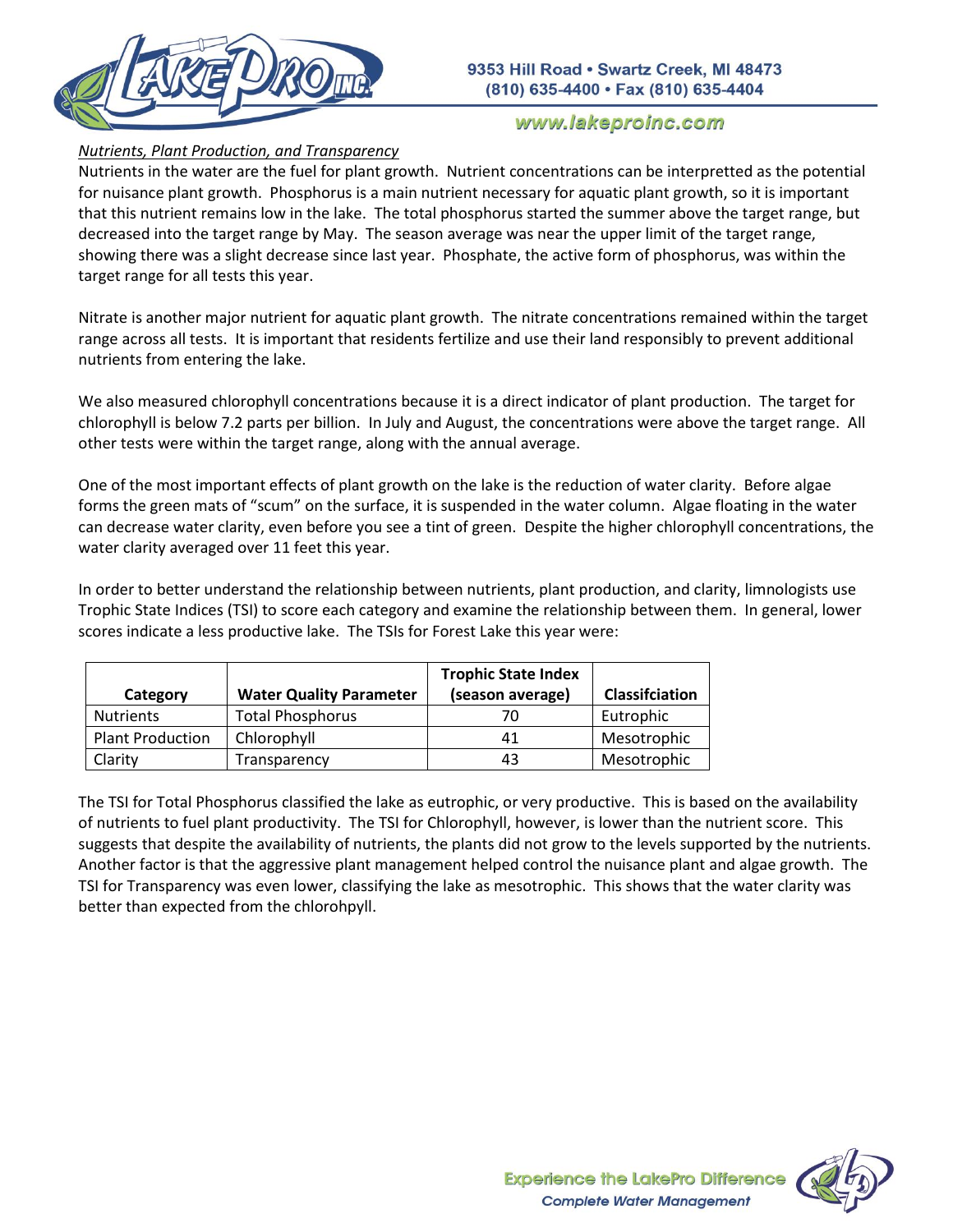

# *Water Chemistry Parameters*

It is important to monitor the basic water chemistry of the lake water. Shifts in these parameters indicate major changes to the lake that may need to be further investigated.

The pH of the lake remained within the target range for the entire summer. The Total Dissolved Solids (TDS) showed there were average amounts of dissolved substances in the water. This parameter includes nutrients, salts, and other substances, so it is a positive that this parameter has remained within the target range. Conductivity, which measures ionic molecules in the water, usually follows the TDS. This parameter measures the ability of molecules in the water to conduct electricity. Thus, it is particularly sensitive to salts, which are excellent conductors. The conductivity was in the middle of the target range this year.

Alkalinity measures the concentration of one salt, Calcium Carbonate, which is beneficial to the aquatic ecosystem. The carbonate ions are able to accept protons from acids, making it a natural buffer. This means that as acidic substances enter the lake, the carbonate is able to buffer against severe changes in pH that could pose a threat to the ecosystem. This year the Alkalinity was at a healthy level for all tests.

# *Pollutants*

Finally, the lake is tested for Sulfate, Fluoride, and Chloride as indicators of pollution. These molecules should be present in the water naturally, but elevevated levels can indicate pollution from within the watershed and may pose a risk to the ecosystem. Throughout the year, the sulfate and fluoride concentrations were within their target ranges. Chloride was above the target range for the whole summer, but improved over the course of the year.

Chloride is a major constituent of total salinity. The depth profile protocol was followed and measurements were taken for salinity. This allowed us to see how this parameter changed throughout the water column. We also used the readings and volume at each depth to calculate a volume weighted load.



The first graph shows the average annual salinity at 3-foot depth intervals. This graph shows the salinity increases with depth and ranges from about 500 parts per million at the surface to about 1,500 parts per million in the deepest portion of the lake. This year, there was a significant decline in the salinity in the deeper water.

Based on the amount of water at each depth interval and the concentration of salts, we calculated a total salt load for the lake. The second graph shows those calculated loads during each testing event. The salinity fluctuated throughout the summer, but this year showed a marked decrease in the salinity load, helping a downward trend over the testing history.

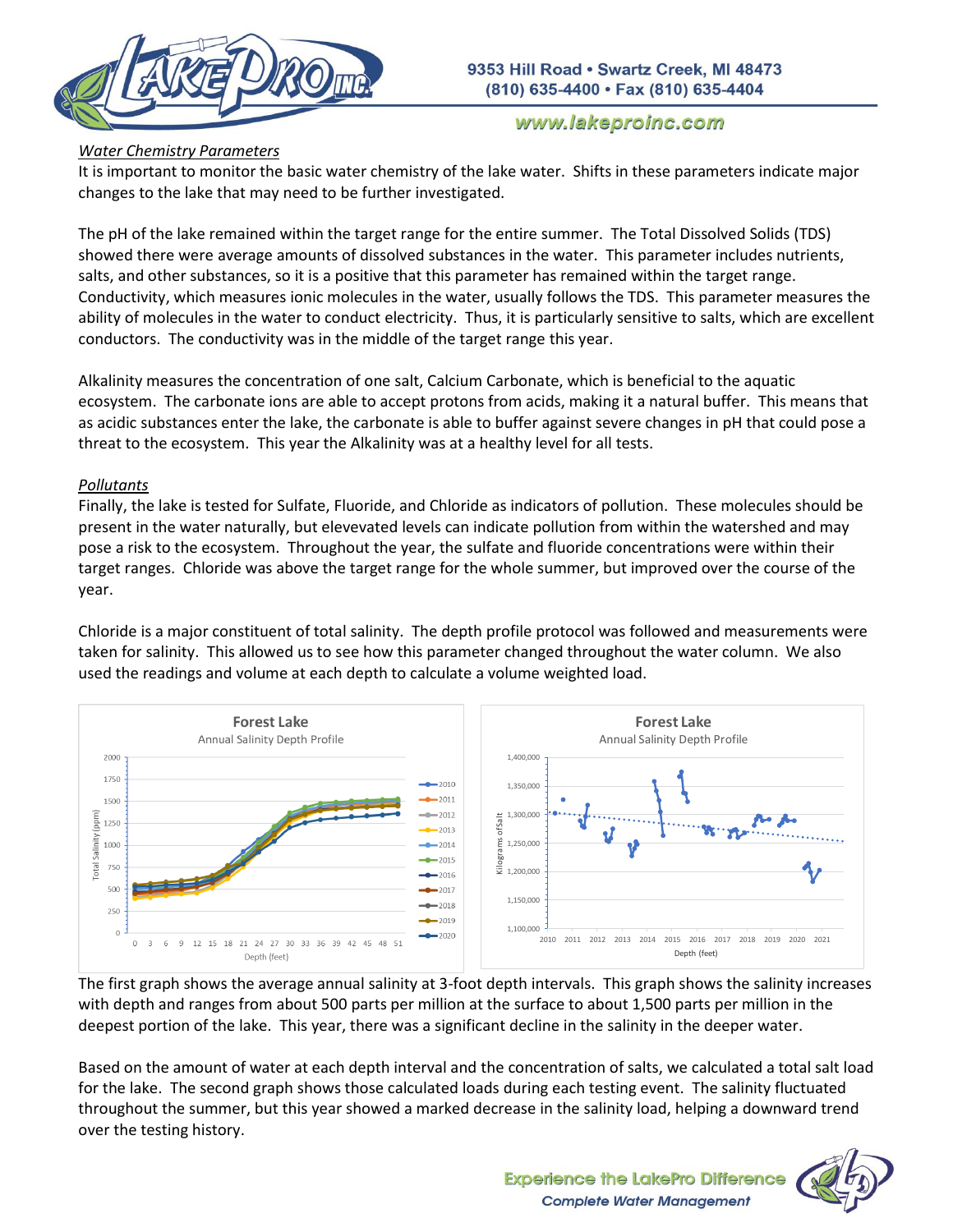





# **Discussion**

The long term trend for water temperature is slightly upward. The last three years' averages were below the trend, which helped to flatten it. Water temperature depends upon air temperatures and the dates selected for testing. For that reason, LakePro tries to select similar dates for testing each year. Cooler water is able to hold more oxygen, so lower temperatures are better for the ecosystem.



# **Discussion**

As expected with increasing temperatures, the dissolved oxygen trend is slightly downward. As water temperature increased, the oxygen solubility decreased. This has been a negative change for the lake, but oxygen concentrations remained adequate to support a healthy ecosystem. The 2020 average was above the trend line, which helped to flatten it and we will look for the trend to stabilize in the future.

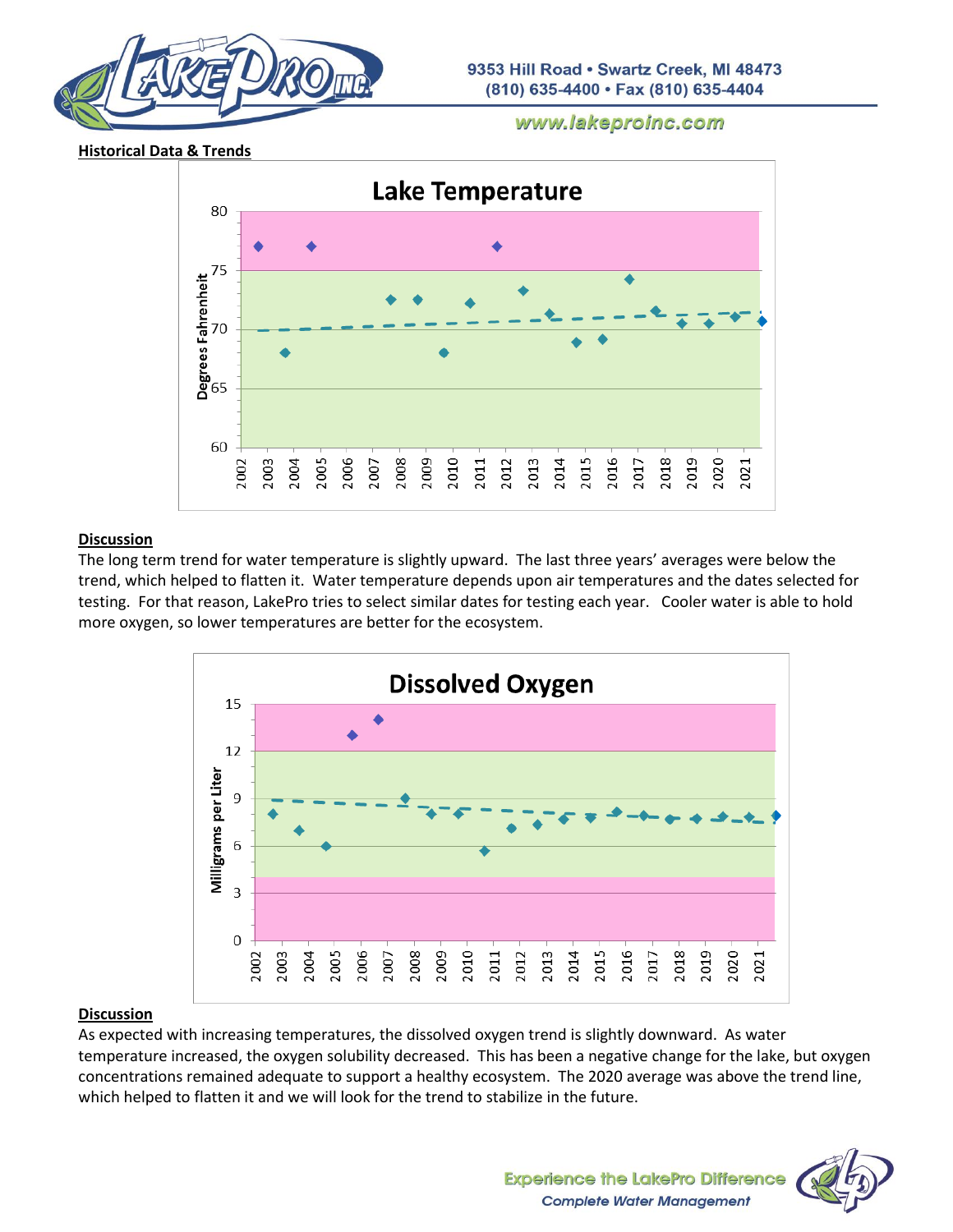



#### **Discussion**

Generally, lakes tend to accumulate the substances that flow into it. Since testing began in 2003, the trend for total phosphorus slowly climbed. The 2008 and 2009 concentrations were much higher than all other years of testing, worsening the trend. There are ways to remove phosphorus, such as mechanical harvesting and heavy rain events that create excess flow. However, it is much easier to prevent excess nutrients from entering the lake. For this reason, it is vital that residents around the lake fertilize and use their land responsibly to prevent phosphorus from reaching the lake.



#### **Discussion**

Phosphate is the form of phosphorus that is most usable by plants and algae. As the total phosphorus accumulates, phosphate usually follows. There is no historical data available for phosphates, so the trendline reflected the changes only during the years of LakePro's testing. The trend was flat and the phosphate concentrations remained within the target range.

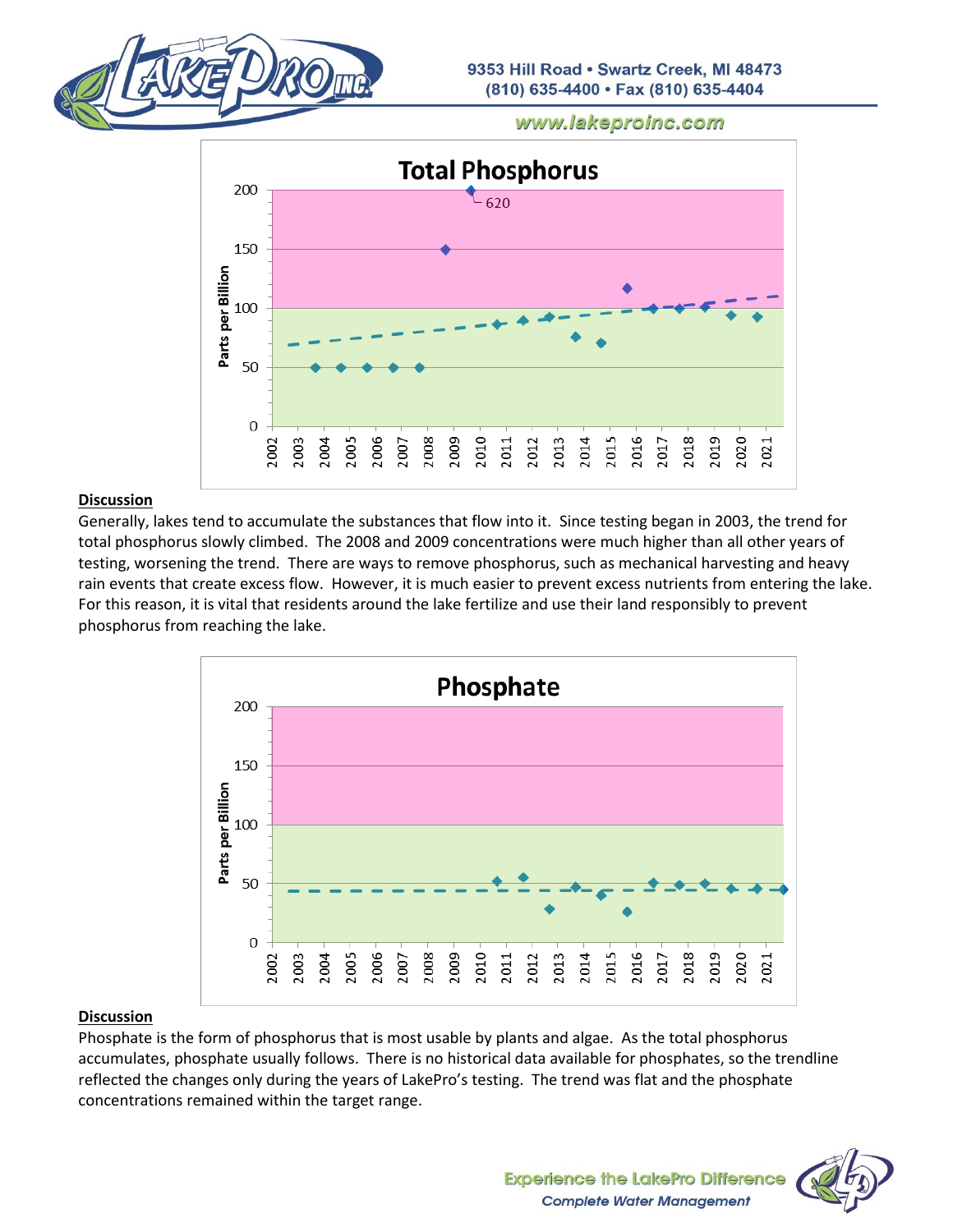



# **Discussion**

The nitrate season averages fluctuated widely over the early testing history. The historical trend is downward. There was a slight upward climb since 2010, but concentrations remained within the target range. It is important that residents around the lake fertilize and use their land responsibly to prevent additional nitrate from reaching the lake.



#### **Discussion**

Chlorophyll trended upward over the testing history. This was most likely a product of increasing phosphorus concentrations and sufficient nitrates. For now, the annual chlorophyll averages remained within the target range. Continuing to mechanically harvest will remove plant biomass and the nutrients within it. Responsible land management by residents around the lake will help stifle the source of excess nutrients, preventing further worsening of the plant growth.

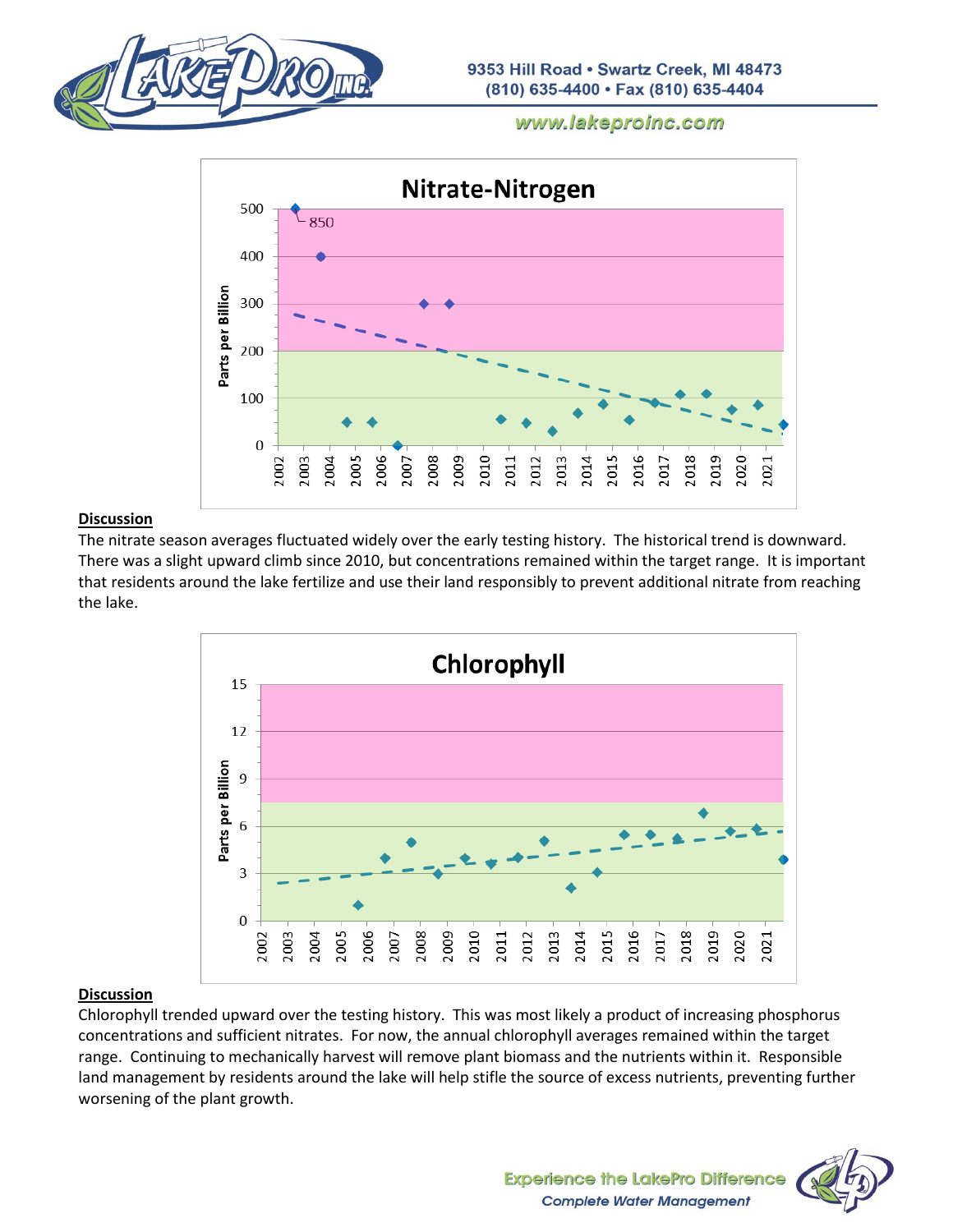



#### **Discussion**

Chlorophyll is used as an indicator of plant growth, including algae that clouds the water. Therefore, the increasing chlorophyll concentrations lead to lower transparency over the testing history. The decreasing water clarity could also be due to higher dissolved solids or higher suspended solids (e.g. sediment). Although the clarity trended downward, it was still above the target depth this summer.



# **Discussion**

The pH decreased slightly over the testing history. The shift moved annual values closer to 8, the middle of the target range. This change has not had a major impact on the lake, but changes out of the target range may need to be quickly investigated.

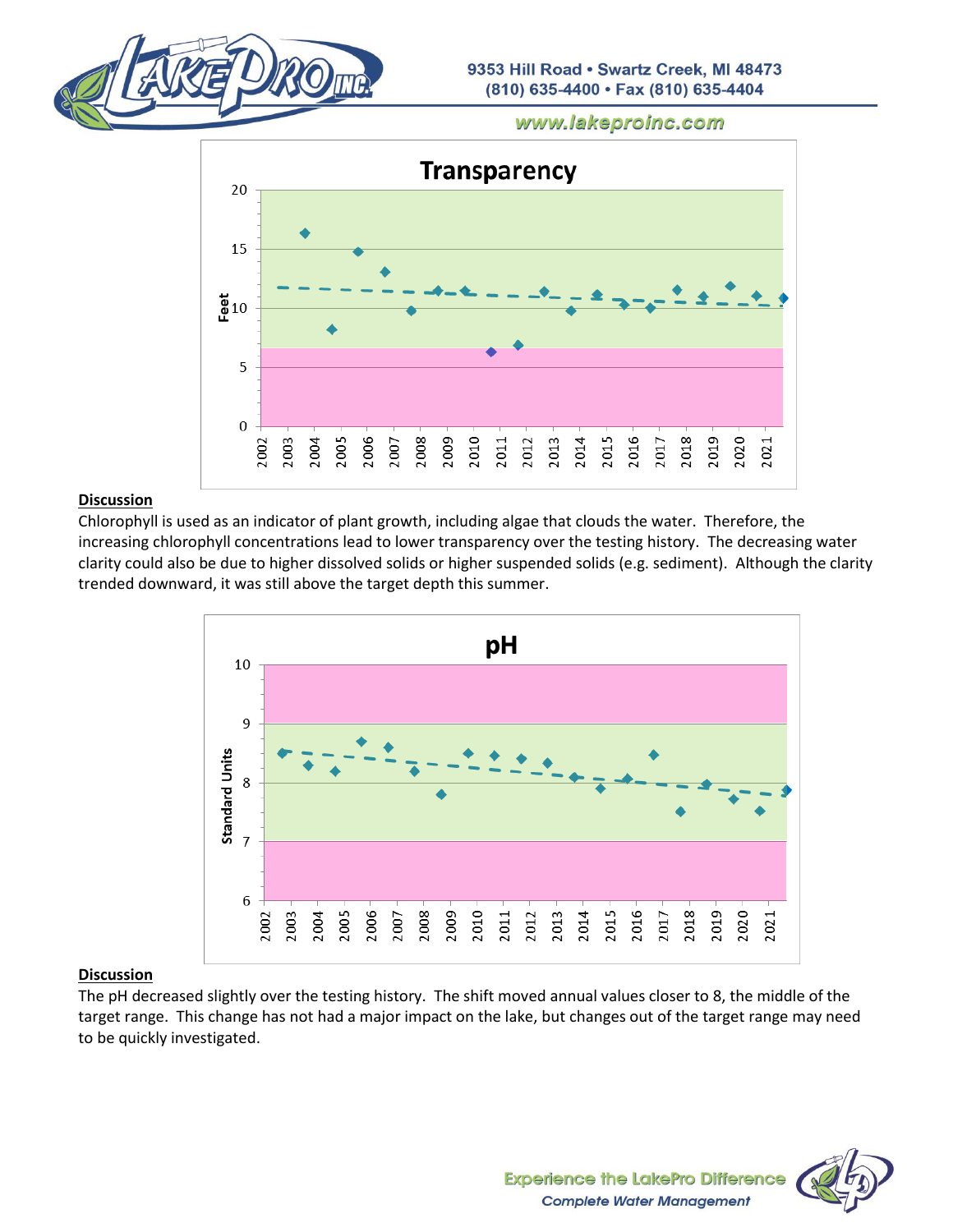



#### **Discussion**

The total dissolved solids increased over the testing history, showing that the lake is accumulating more substances. The increase was slow and the averages remained within the target range. Recent years were flat, possibly due to increased precipitation, which helped to flush the lake.



# **Discussion**

Like the TDS, conductivity increased over the testing history. Conductivity is an extension of TDS and measures the amount of ionic molecules in the water (which conduct electricity, usually salts). We will look for this trend to slow in future years of testing.

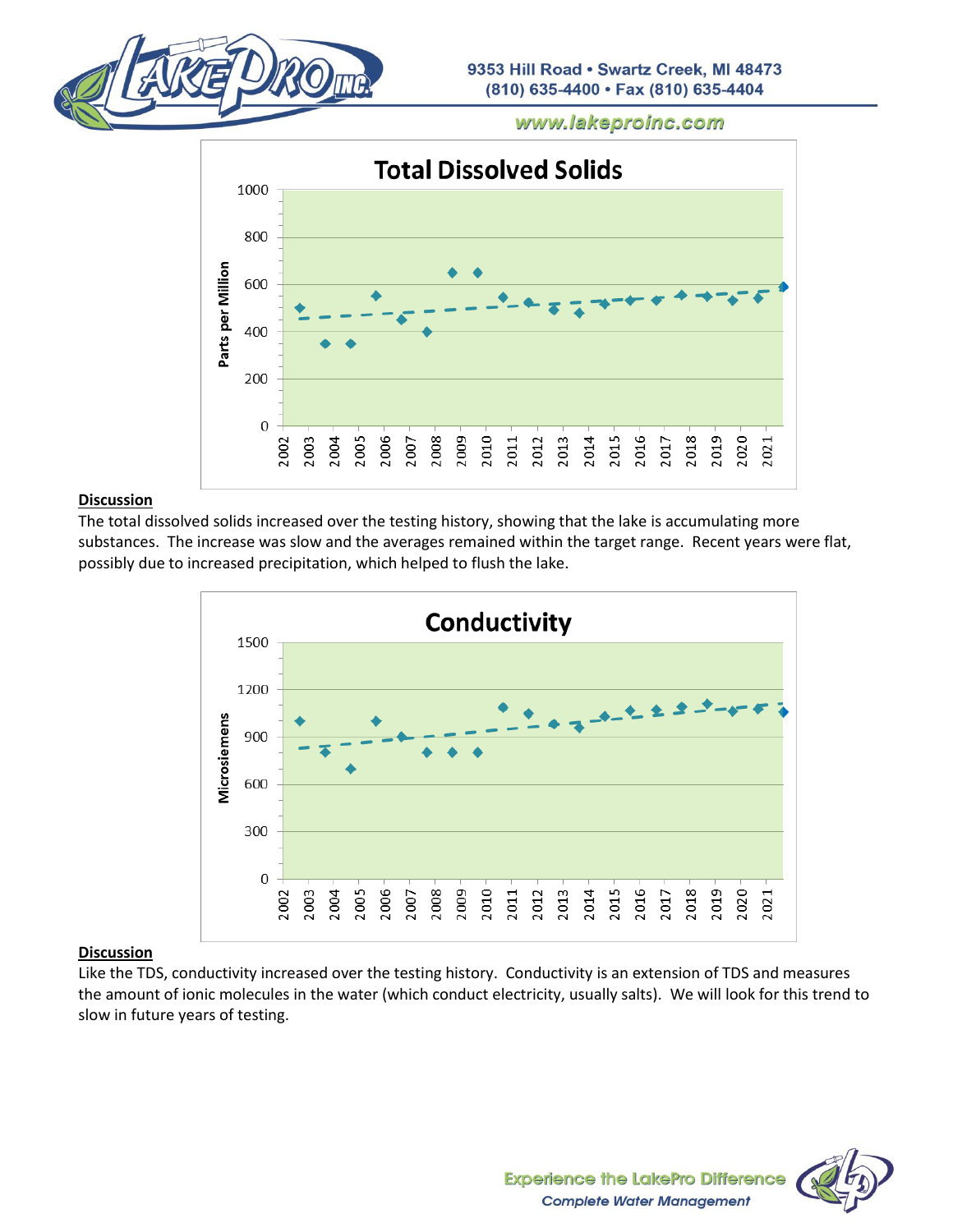



#### **Discussion**

Alkalinity was first included in the testing in 2010, so the historical data is abbreviated. Alkalinity decreased since 2011, but remained within the target range and showed slight recovery since 2013.



# **Discussion**

Sulfate fluctuated over the course of testing but the overall trend was downward. It is important that this parameter stay within the target range. Any sharp increases could indicate pollution that would need to be quickly investigated.

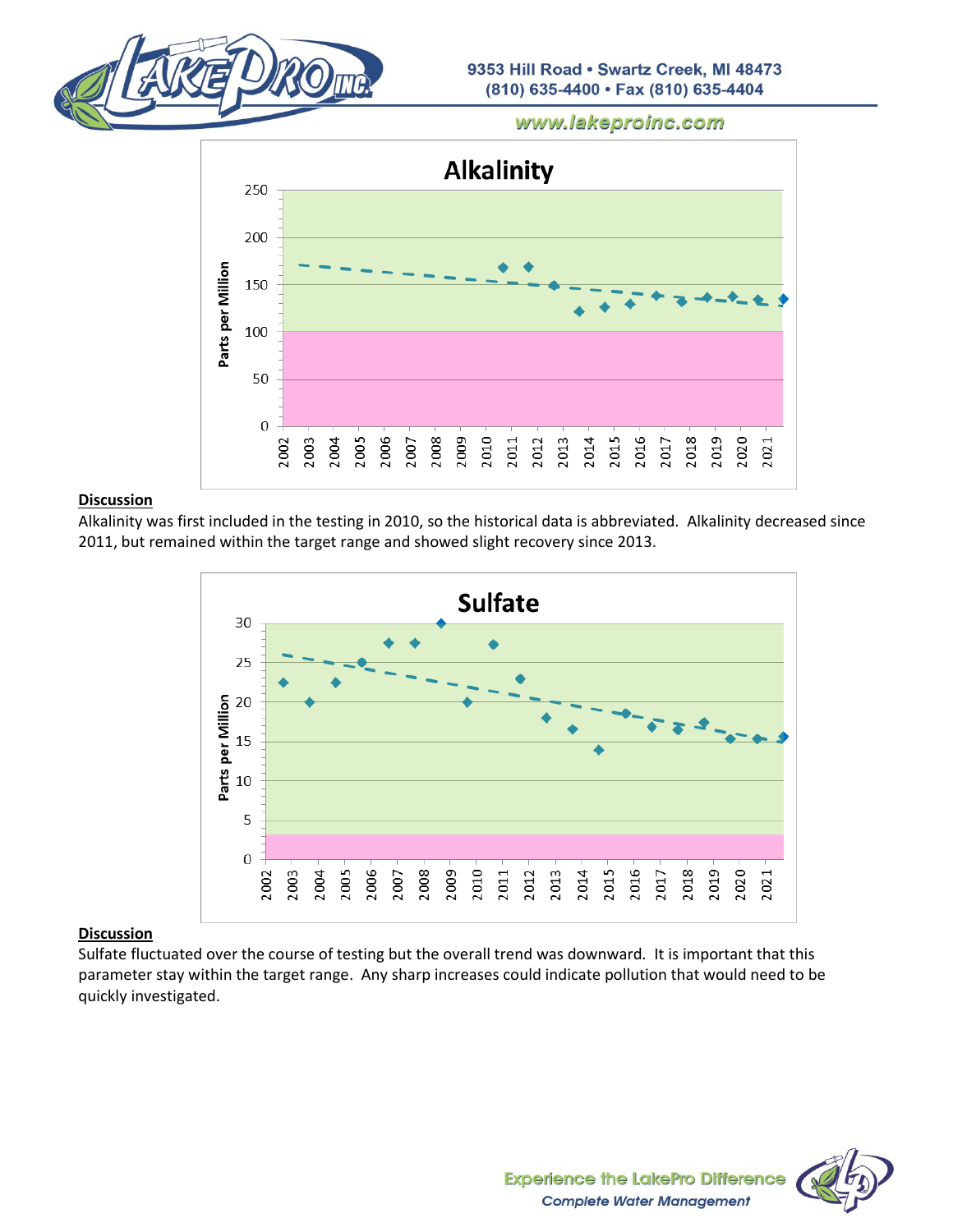



#### **Discussion**

Fluoride has fluctuated over the testing history, but showed an overall decline. It is important that this parameter stay within the target range and any sharp increases are quickly investigated.



# **Discussion**

The trend line for Chloride is upward. The data shows a large increase in 2005, which put concentrations over the target limit. Since 2008, the overall trend was slightly downward, showing the amount of chlorides slowly decreased. We will look for this trend to continue in the future.

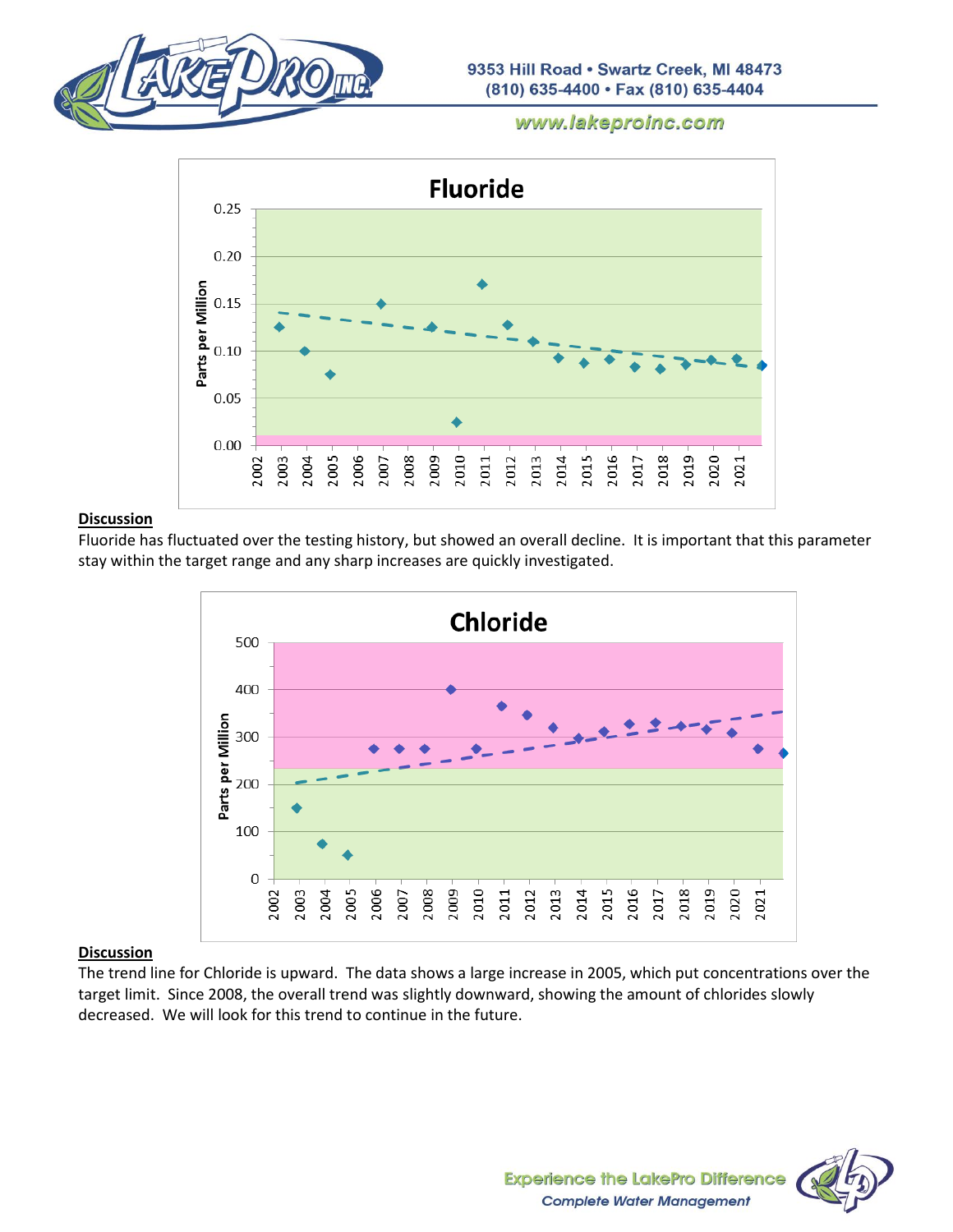

| <b>Analysis Information</b><br>Temperature: | The water temperature directly affects the amount of oxygen that is able to dissolve into the<br>water. The temperature of surface waters is not indicative of the entire water column.                                                                                                                                                                                                                                  |
|---------------------------------------------|--------------------------------------------------------------------------------------------------------------------------------------------------------------------------------------------------------------------------------------------------------------------------------------------------------------------------------------------------------------------------------------------------------------------------|
| Dissolved Oxygen:                           | D.O. is a measure of the amount of oxygen dissolved in the water. This oxygen is available to fish<br>and other animals for respiration. Vegetation generally increases DO, particularly during the day<br>and early evening. Animals and other respiring organisms consume the oxygen, mostly during the<br>day. Oxygen is also added to the lake through wave action, rain, fountains and aerators.                    |
| <b>Total Phosphorus:</b>                    | Phosphorus is an essential nutrient for plant growth. However, concentrations exceeding 100 ppb<br>can impair the water and results in nuisance vegetation growth.                                                                                                                                                                                                                                                       |
| Phosphates:                                 | Phosphate is the form of phosphorous that is most readily available to plants and algae.                                                                                                                                                                                                                                                                                                                                 |
| Nitrate:                                    | Nitrogen is also essential for plant growth. Nitrate is the predominant form of nitrogen in water.<br>Excessive nitrate concentrations may also result in pollution and increased vegetation.                                                                                                                                                                                                                            |
| Chlorophyll-a:                              | Chlorophyll-a is a direct measurement of the amount of green pigment produced by plants and<br>phytoplankton. This indicates the amount of plant growth and is used to calculate a Trophic State<br>Index.                                                                                                                                                                                                               |
| Transparency:                               | The ability of light to penetrate the water column is determined by the amount of dissolved and<br>suspended particles in the water. Although aesthetically desirable, transparent water allows<br>increased light to reach the lake bed and may result in vegetation growth.                                                                                                                                            |
| pH:                                         | pH is a measure of acidity or alkalinity. pH is a general measure of lake health and can roughly<br>indicate the range of other measurements such as alkalinity and hardness.                                                                                                                                                                                                                                            |
| TDS:                                        | Total Dissolved Solids is the amount of all organic and inorganic substances in the water in a<br>molecular or ionized state. Higher values generally indicate richer and more productive water.<br>Lower values usually indicate cleaner and less productive water.                                                                                                                                                     |
| Conductivity:                               | Conductivity is a measure of the ability of water to conduct electricity. Dissolved ions in the water<br>increase conductivity, thus TDS and Conductivity are closely related.                                                                                                                                                                                                                                           |
| Alkalinity:                                 | Alkalinity refers to the ability of the water to neutralize acids, mainly through the hydrogenation of<br>carbonate ions. This is why the alkalinity is expressed as "ppm as CaCO <sub>3</sub> ". However, other basic<br>molecules in the water can also contribute to alkalinity.                                                                                                                                      |
| Sulfate:                                    | Sulfate occurs naturally as minerals, such as calcium sulfate and magnesium sulfate. In fresh<br>water, sulfate is usually the second or third most abundant anion. Other sources of sulfate include<br>water material from pulp mills, steel mills, food processing operations, and municipal wastes.<br>Under low oxygen conditions, sulfate can by reduced to hydrogen sulfide gas, which smells like<br>rotten eggs. |
| Fluoride:                                   | Fluoride may occur naturally or be added to public drinking water supplies.                                                                                                                                                                                                                                                                                                                                              |
| Chloride:                                   | Chloride is one of the major anions found in water and sewage. The presence of chlorides may be<br>due to water passing through salt formations in the earth or pollution from industrial processes,<br>domestic wastes, or road salt. The salt content of water affects the distribution of plant and<br>animal life in an aquatic system, based on the amount of slat they can tolerate.                               |